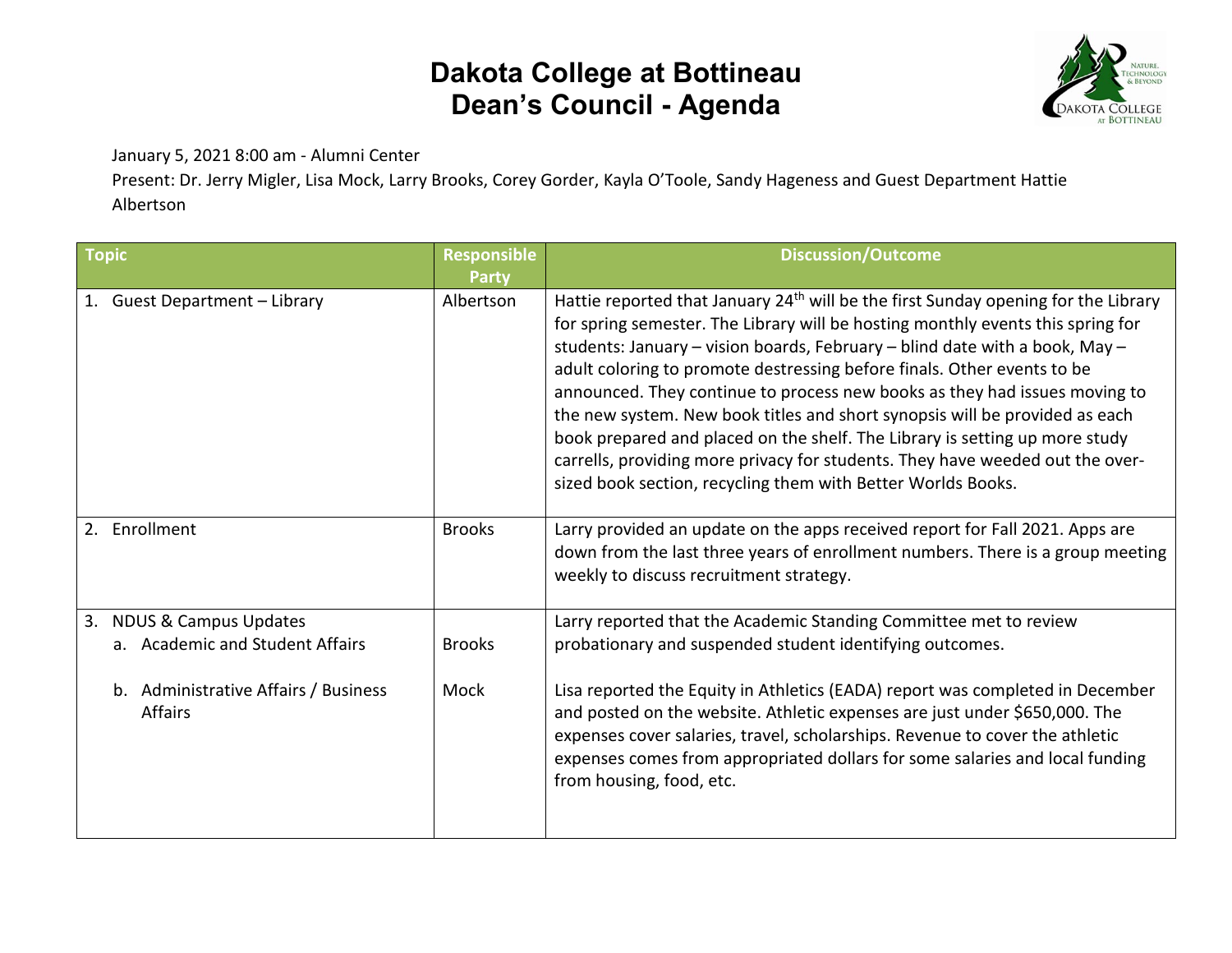

|                                                                            |         | BOTTINEAU<br>COVID fund reporting was due yesterday with the State where it will be<br>reviewed before final submission. We have a little bit left for salaries and a few<br>other items.<br>The 1099's are due at the State office on Thursday. NDUS will upload the 1099's<br>to the IRS.<br>CARES Act reporting is due this month. Lisa shared that there may be additional<br>CARES funds available.<br>There is a capital report due on Wednesday to the System Office, which will<br>provide the Legislators where the CARES funding is at with special projects, i.e.<br>heating system update. In addition, the Extraordinary Repairs report is due this<br>Wednesday.<br>Bids came in for the Old Main chimney shaft over the holiday. Due to the cost of<br>the repair, a new RFP will be put in place and bids will be accepted accordingly.<br>Audit findings were closed last week with the exception of the Inventory, EOP,<br>COOP and Bridges.<br>It was noted that the housing charges came through today. Discussion held on<br>the meal charge submission to the Business Office. This was done by Housing<br>Director in the past. It was noted there are two students that haven't paid for<br>housing from last semester. Coaches will need to contact the students.<br>By January 15 <sup>th</sup> will be doing grant billing. |
|----------------------------------------------------------------------------|---------|--------------------------------------------------------------------------------------------------------------------------------------------------------------------------------------------------------------------------------------------------------------------------------------------------------------------------------------------------------------------------------------------------------------------------------------------------------------------------------------------------------------------------------------------------------------------------------------------------------------------------------------------------------------------------------------------------------------------------------------------------------------------------------------------------------------------------------------------------------------------------------------------------------------------------------------------------------------------------------------------------------------------------------------------------------------------------------------------------------------------------------------------------------------------------------------------------------------------------------------------------------------------------------------------------------------------------------------------------------|
| c. Distance Education Council/Distance<br>Ed and Academic Support Services | O'Toole | Kayla reported the Martial Arts class is offered as a credit and non-credit course.<br>There is only one currently enrolled in the credit class. Will monitor enrollment<br>to see if enough students register to offer the class to break-even.<br>Kayla revamped the faculty lounge in Blackboard, geared toward online faculty<br>as a resource.<br>As of yesterday morning, there are 262 registration forms for $DC - 146$ have<br>been entered in Campus Connection. She is anticipating 400 registrations. Ally<br>(handicapped accessibility) will be open for all spring classes. It's an alternative<br>class format for students. Faculty and students will be reminded of the option.<br>She will provide faculty training on how to work with the combability process.                                                                                                                                                                                                                                                                                                                                                                                                                                                                                                                                                                    |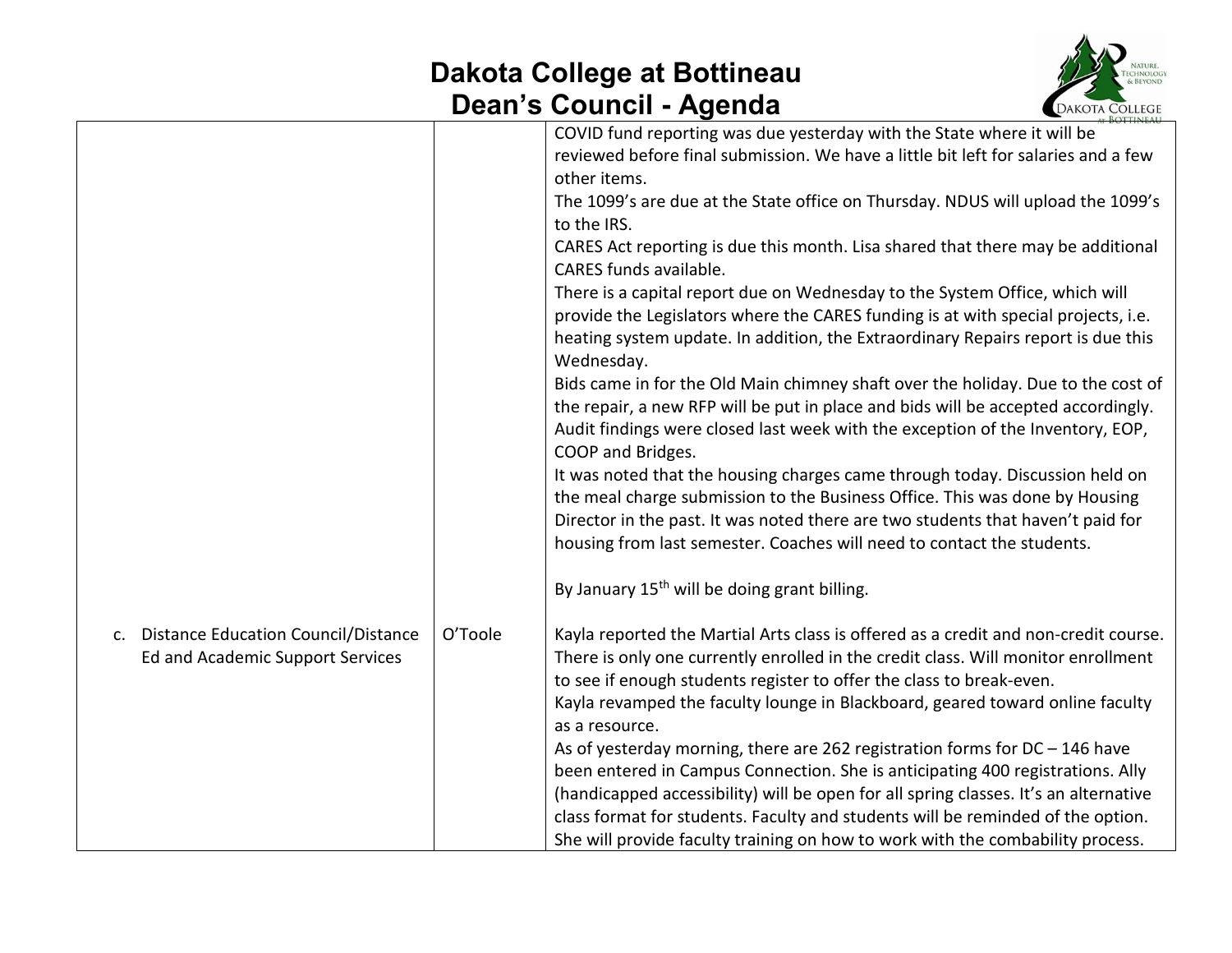

|                                         |          | can o obdhon Agonda<br><b>EDANOIA COLLEGE</b>                                                                                                                                                                                                                                                                                                                                                                                                                                                                                                                                                                                                                                                                                                                                                                                                                                                                                                                                                                       |
|-----------------------------------------|----------|---------------------------------------------------------------------------------------------------------------------------------------------------------------------------------------------------------------------------------------------------------------------------------------------------------------------------------------------------------------------------------------------------------------------------------------------------------------------------------------------------------------------------------------------------------------------------------------------------------------------------------------------------------------------------------------------------------------------------------------------------------------------------------------------------------------------------------------------------------------------------------------------------------------------------------------------------------------------------------------------------------------------|
|                                         |          | Kayla will interview on the radio tomorrow highlighting the DC program.<br>She has a NCEC virtual meeting tomorrow. Stacey will visit St. John on Thursday<br>to assist in DC registration.<br>Kayla has been awarded a micro-internship as an enrolled student at UND. She<br>will develop a curriculum for Basic Computer Skills.                                                                                                                                                                                                                                                                                                                                                                                                                                                                                                                                                                                                                                                                                 |
| d. Public Affairs Council               | Hageness | Sandy reported on a couple pages updated on the web site. A tuition payment<br>page is published to assist students on how to pay their bill. Also added a<br>campus map for prospective students to view to see the lay-out of campus. A<br>couple news stories were sent out the last few weeks; Susan Indvik - ADG<br>Liaison appointment, Dakota Digital Academy funding, Indvik Scholarship, and<br>story with Daniel Wilkie, IT student. All are published on the DCB website under<br>stories and posted on FB. Forum dates are set. The first one for the spring<br>semester is January 13 <sup>th</sup> with reoccurring forums on the first Wednesday of each<br>month through April.                                                                                                                                                                                                                                                                                                                     |
| e. Athletics                            | Gorder   | Corey reported that the men's hockey games are scheduled for home on Sunday<br>of this week. The Colorado tournament is canceled therefore, home games<br>scheduled for the weekend of January 15. The national tournament may be in<br>ND - it will be dependent on where the state is at with COVID risk level. COVID<br>testing for athletes will be done weekly via Binax.<br>Discussion held on fan capacity for the arena and the gym due to the Governor's<br>announcement that events may be at 65% capacity. Corey will check with the<br>high school and work off of that for gym and arena capacity.<br>Will let plant know that since there isn't any COVID funds for cleaning, students<br>will not be doing the extra cleaning in the weight and cardio rooms. These areas<br>will need to go back into the regular rotation for custodial services. Lisa noted<br>there may be student work-study funds available. Plant is down one employee<br>due to the completion of COVID funding for payroll. |
| f. Chancellor's Cabinet / Dean's Update | Migler   | Legislature officially starts session today. Dr. Migler and Dr. Shirley are<br>scheduled to present budget request on January 18 <sup>th</sup> . They will cover Old Main                                                                                                                                                                                                                                                                                                                                                                                                                                                                                                                                                                                                                                                                                                                                                                                                                                           |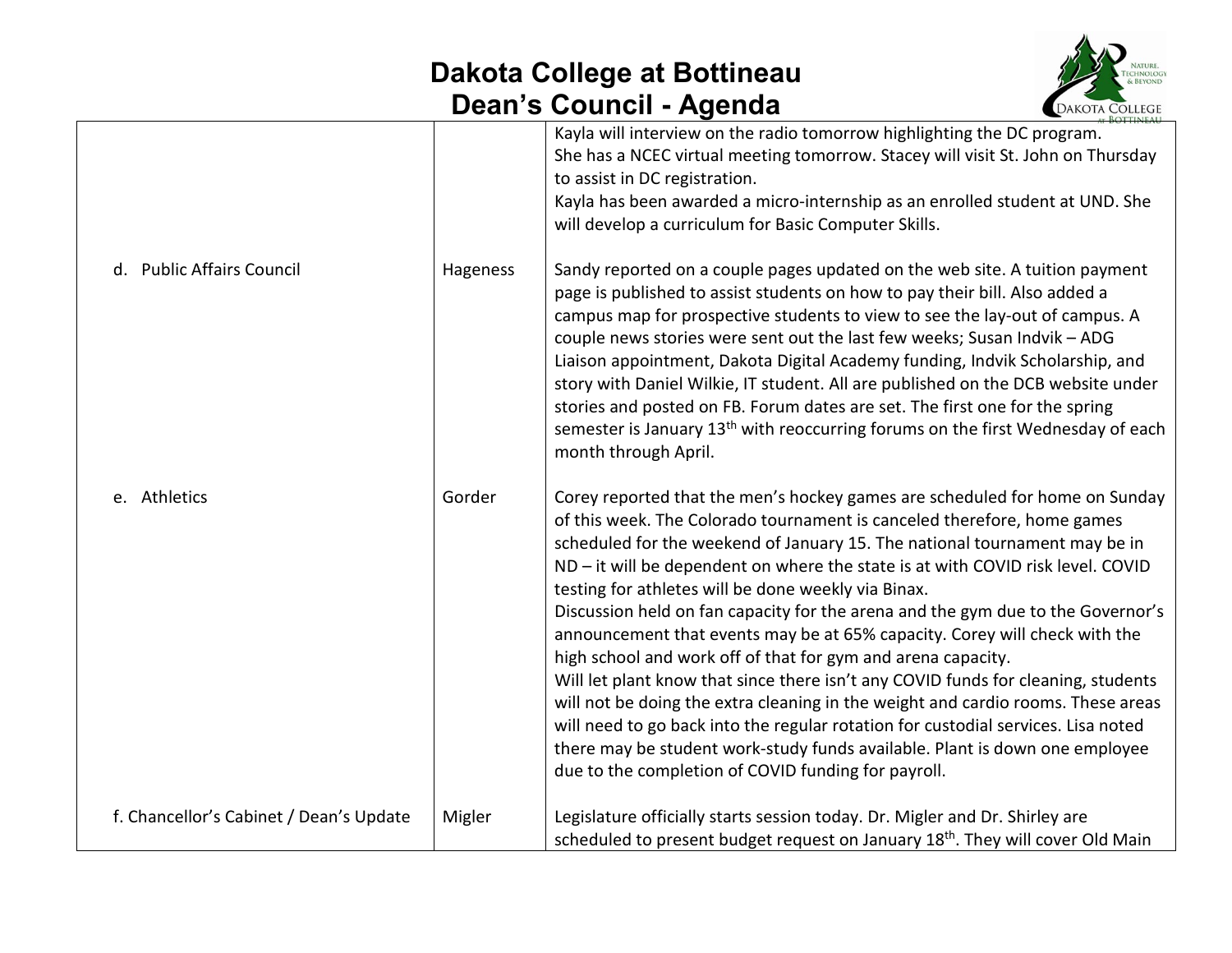

|                                           |               | <b>ROTTINEAU</b>                                                                                                                                                                                                                                                                                                                                                                                                                                                                                                                                                                                                                                                                                                                                                                                                                                                                                                                                                                                                                                                                                                                                                                                                                                                                                                                                                                                                                                                                                                                                    |
|-------------------------------------------|---------------|-----------------------------------------------------------------------------------------------------------------------------------------------------------------------------------------------------------------------------------------------------------------------------------------------------------------------------------------------------------------------------------------------------------------------------------------------------------------------------------------------------------------------------------------------------------------------------------------------------------------------------------------------------------------------------------------------------------------------------------------------------------------------------------------------------------------------------------------------------------------------------------------------------------------------------------------------------------------------------------------------------------------------------------------------------------------------------------------------------------------------------------------------------------------------------------------------------------------------------------------------------------------------------------------------------------------------------------------------------------------------------------------------------------------------------------------------------------------------------------------------------------------------------------------------------|
|                                           |               | funding request, and the DCB-Minot CTE center request for additional half<br>million-dollar funding for operational costs. Enrollment expectations and other<br>factors within the budget will be reported.<br>Dr. Migler reported on campus updates. Milligan residence rooms has the wiring<br>mostly complete. The sheet rock is up, mudded and textured with painting<br>scheduled before the carpet goes in on Wednesday. The furniture (from<br>Roughrider Industries) is scheduled to arrive on Thursday. AC is in the room, just<br>needs wiring complete after the roof top unit is installed. These rooms should be<br>done the middle of January. The bathrooms in these rooms will be redone this<br>summer.<br>Gross hall – finishing trim work remaining from summer on the bathrooms.<br>NSC - IVN classroom (105) has been repainted white boards are going up.<br>Chemical storage cabinets added in NSC for lab materials.<br>There is a small leak in the chemistry lab being looked at and identified as not<br>the roof leaking, something in the pipes (glycol)<br>Duct work cleaned and air handling system in in Molberg complete.<br>The EOP is done and will be sent to the State today.<br>It was noted that COVID testing decisions will need to be done by the end of the<br>week. Binax for athletes with PCR testing events. Event dates will be determined<br>after the January 13 <sup>th</sup> event. Will revisit capacity limitations after the January<br>13 <sup>th</sup> testing event results are gathered. |
| 4. Other<br>a. Faculty Evaluations Policy | <b>Brooks</b> | <b>Click here for attachment</b><br>The Policy Review Committee identified edits to the Faculty Evaluation policy a<br>grammar updates and written clarification of the current process. Page 3<br>outlines the performance improvement plan which is the current process,<br>described within the policy. Motion was made to approve the policy as<br>presented.                                                                                                                                                                                                                                                                                                                                                                                                                                                                                                                                                                                                                                                                                                                                                                                                                                                                                                                                                                                                                                                                                                                                                                                   |